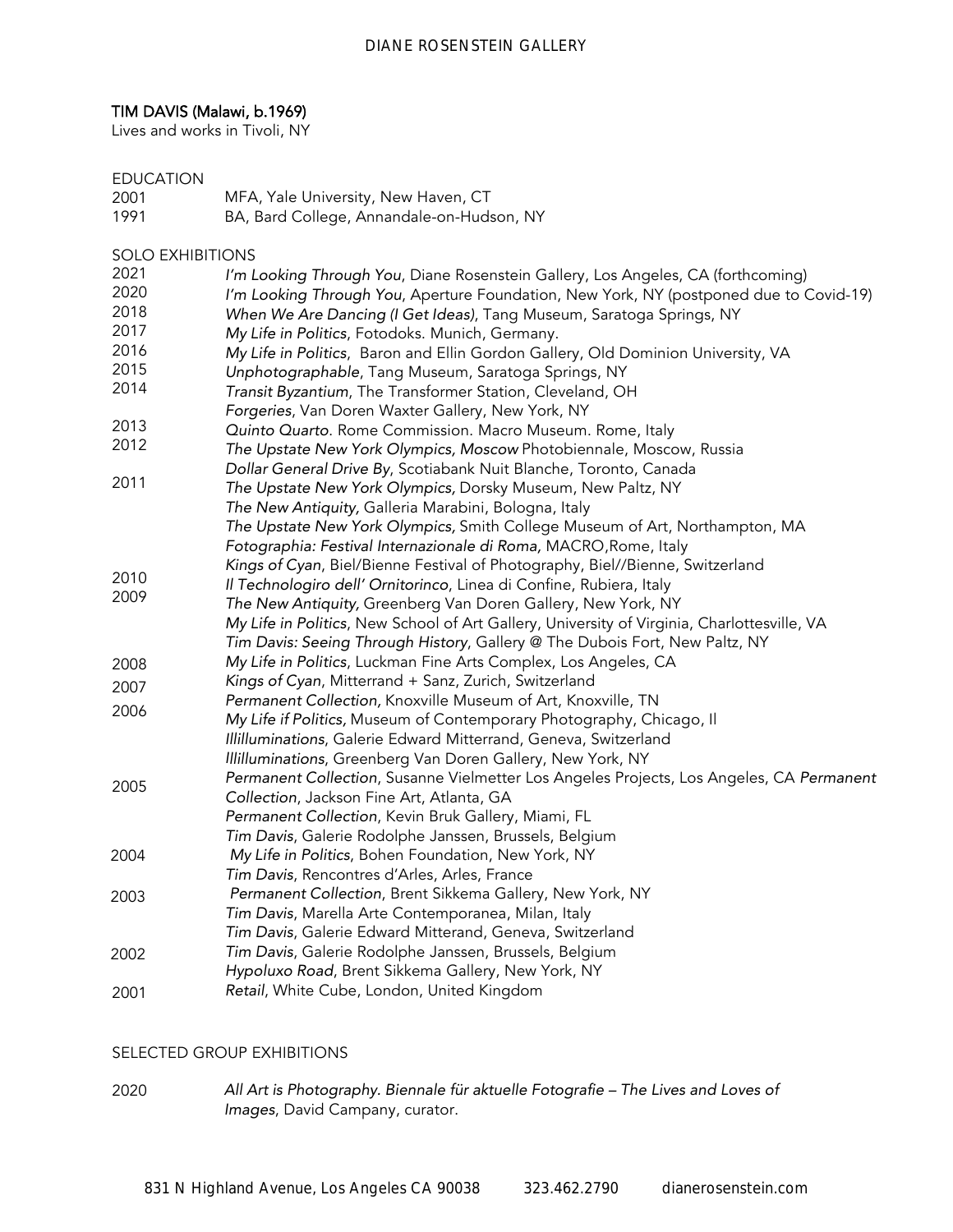| 2019         | Like Sugar, Tang Teaching Museum, Saratoga Springs<br>Photo+Synthesis. Lightfield Festival. Hudson Hall, Hudson, NY                                                    |
|--------------|------------------------------------------------------------------------------------------------------------------------------------------------------------------------|
| 2018<br>2017 | Imagining Italy, Traveling Exhibition at several Italian Art Centers<br>Here, Photographers and Musicians, Transformer Station, Cleveland                              |
|              | Masterworks of Industrial Photography, MAST, Bologna                                                                                                                   |
|              | Sonic Rebellion: Music as Resistance. MOCAD Detroit.                                                                                                                   |
| 2016         | Why I Want to Fuck Donald Trump, Joshua Liner Gallery, New York.                                                                                                       |
|              | Representing Rainbows, GP Presents, New York                                                                                                                           |
|              | Rome Commission, Italian Cultural Institute, London, England                                                                                                           |
|              | Art Basel Curated Film Program, Basel, Switzerland<br>Showing (work x family), US Capitol Building, Washington, DC                                                     |
| 2014         | A Collective Invention: Photographs at Play. The Morgan Library, New York                                                                                              |
|              | Unsparing Quality, Diane Rosenstein Fine Art, Los Angeles, curated by Farrah Karapetian                                                                                |
| 2013         | Spectators, Rendered and Regulated. Koenig & Clinton Gallery, New York                                                                                                 |
|              | Postscript. The Power Station, Toronto, Canada                                                                                                                         |
|              | TAV Bologna-Milano, MAXXI, Rome, Italy                                                                                                                                 |
|              | Balls to the Wall. Dodge Gallery, New York, NY                                                                                                                         |
|              | The Origin of the World, Samson Projects, Boston, MA                                                                                                                   |
|              | Serious Laughs, UPAC, Kingston, NY, curated by Daniel Mason                                                                                                            |
| 2012         | Spies in the House of Art: Photography, Film, and Video, Metropolitan Museum of Art,                                                                                   |
|              | New York Postscript. MCA Denver. Denver, CO                                                                                                                            |
|              | The Sports Show, curated by David Little, Minneapolis Institute of Art                                                                                                 |
|              | Heavy Rotation, Franklin Street Works, Stamford, CT                                                                                                                    |
|              | 34th Annual Photography Regional, Opalka Gallery, Albany NY                                                                                                            |
| 2011         | Vassar 150 Years Later: New Photography by Tina Barney, Tim Davis, Katherine                                                                                           |
|              | Newbegin, The Frances Lehman Loeb Art Center at Vassar College, Poughkeepsie, NY,                                                                                      |
|              | curated by Mary Kay Lombino                                                                                                                                            |
|              | Public Works, Museum of Contemporary Photography, Chicago, IL                                                                                                          |
|              | LOOK3 Festival of the Photograph, Charlottesville Festival of the Photograph,                                                                                          |
|              | Charlottesville, VA                                                                                                                                                    |
| 2010         | The Life and Death of Buildings, Princeton University Art Museum, Princeton, NJ<br>Lush Life, On Stellar Rays, New York, NY, curated by Franklin Evans and Omar Lopez- |
|              | Chahoud                                                                                                                                                                |
|              | B Sides: A Dialogue with Contemporary U.S. Photography, FotoFest, Houston, TX                                                                                          |
|              | Town & Country, Tibor de Nagy Gallery, New York, NY, curated by Trevor Winkfield<br>Remains of Today, Brancolini Grimaldi, Rome, Italy                                 |
|              | Surface Tension: Contemporary Photographs from the Collection, The Metropolitan                                                                                        |
|              | Museum of Art, New York                                                                                                                                                |
|              | Day and Night, Copenhagen Photo Festival, Copenhagen, Denmark.                                                                                                         |
| 2009         | Two Years, Mitterrand + Sanz Contemporary Art, Zurich                                                                                                                  |
| 2008         | The Innerworld of the Outerworld of the Innerworld, Von Lintel Gallery, New York, NY                                                                                   |
|              | Signs Signs Everywhere a Sign, Armand Bartos Fine Art, New York, NY                                                                                                    |
|              | To: Night (Contemporary Representations of the Night), The Bertha and Karl                                                                                             |
|              | Leubsdorf Art Gallery at Hunter College, New York, NY, (catalogue)                                                                                                     |
|              | States of Mind, Th-Inside, Brussels, Copenhagen, Denmark (publication)                                                                                                 |
|              | FotoGrafia - Rome's International Festival, VII Edition, Palazzo delle Esposizioni, Italy                                                                              |
| 2007         | Beware of the Wolf, American Academy in Rome, Italy                                                                                                                    |
|              | The Leisure Suite, The LeRoy Neiman Gallery, Columbia University, New York                                                                                             |
|              | The Irresistible Force, Tate Modern, London, England (publication)                                                                                                     |
|              | Practical f/x, Mary Boone Gallery, New York, NY                                                                                                                        |
|              | Easy Rider, Yancey Richardson Gallery, New York, NY                                                                                                                    |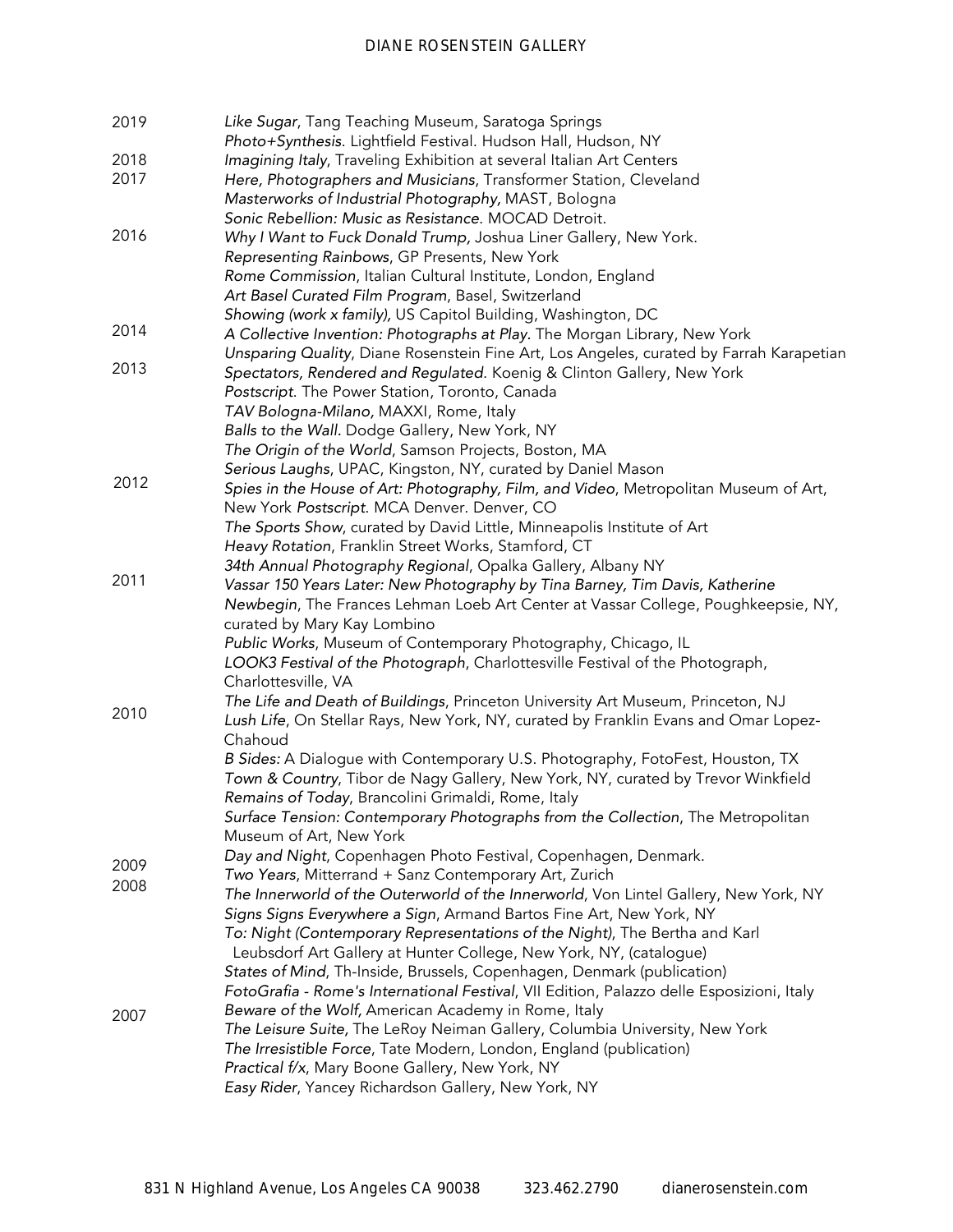|                     | Site Inscription, Paul Rodgers/9W Gallery, New York, NY                              |
|---------------------|--------------------------------------------------------------------------------------|
|                     | Aftermodern Gallery, San Francisco, CA                                               |
|                     | Prints, Nelson Hancock Gallery, Brooklyn, NY                                         |
|                     | Outpost, Susanne Hilberry Gallery, Ferndale, MI                                      |
| 2006                | Dead Serious, LeRoy Neiman Gallery, Columbia University, New York, NY                |
|                     | The Gold Standard, P.S.1, Queens, NY                                                 |
|                     | The Office/In and Out of the Box, Dorsky Gallery, Long Island City, NY               |
|                     | Taken For Looks, Southeast Museum of Photography, Daytona Beach, Florida             |
|                     | (catalogue)                                                                          |
| 2005                | Tina b.: The Prague Contemporary Art Festival, Prague, Czech Republic                |
|                     | The New City: Sub/urbia in Recent Photography, The Whitney Museum of American Art,   |
|                     | NY 2005 Leopold Godowsky Jr. Color Photography Awards, Photographic Resource         |
|                     | Center Boston, MA Scenes from a Museum, Yancey Richardson Gallery, New York, NY      |
|                     | Tete-a-Tete, curated by Augusto Arbizo, Greenberg Van Doren Gallery, NY              |
|                     | Introductions, Greenberg Van Doren Gallery, New York, NY                             |
|                     | Life and Limb, curated by David Humphries, Feigen Contemporary, NY                   |
|                     | Slow Down, Pillar Para & Romero Galeria del Arte, Madrid, Spain                      |
|                     | Still Life and Stilled Lives, Ariel Meyerowitz Gallery, New York, NY                 |
|                     | Second Sight: Originality, Duplicity and the Object, Loeb Art Center, Vassar College |
| 2004                | This Must Be The Place, Center for Curatorial Studies, Bard College                  |
| 2003                | Art and Architecture 1900-2000, Genova Palazzo Ducale, Genoa, Italy                  |
|                     | Office, The Photographer's Gallery, London, United Kingdom                           |
| 2002                | Super You, Daniel Silverstein, New York, NY                                          |
|                     | The Dubrow Biennial, Kagan Martos Gallery, New York, NY                              |
|                     | American Standard, Barbara Gladstone Gallery, New York, NY                           |
| 2001                | Boomerang/Collectors Choice, Exit Art, New York, NY                                  |
|                     | Summer 2001, Brent Sikkema Gallery, New York, NY                                     |
|                     | Settings & Players, Theatrical Ambiguity in American Photography, White Cube, London |
|                     | Workspheres, Museum of Modern Art, New York, NY                                      |
| 2000                | Size Matters, Edwynn Houk Gallery, New York, NY                                      |
|                     | American, Postmasters Gallery, New York, NY                                          |
|                     | Foreign Bodies, Untitled Space Gallery, New Haven, CT                                |
|                     | New York Now, Museum of the City of New York, New York, NY                           |
| 1999                | Representing the Intangible, Photographic Resource Center, Boston, MA                |
|                     | Thinner Air, Society for Contemporary Photography, Kansas City, MO                   |
|                     | Photo (Op), Geoffrey Young Gallery, Great Barrington, CT                             |
|                     | Air, Julie Saul Gallery, New York, NY                                                |
| <b>PUBLICATIONS</b> |                                                                                      |
|                     | I'm Looking Through You Jarge menograph forthcoming from Aperture Equipmention 2021  |

*I'm Looking Through You*, large monograph forthcoming from Aperture Foundation, 2021 *When We Are Dancing (I Get Ideas),* large exhibition catalog. Tang Teaching Museum. 2020 *Effects That Aren't Special,* exhibition catalog. Opalka Gallery, Sage Colleges, 2018.

*Quinto Quarto*. Monograph, Punctum Press. 2011

*Il Technologiro dell' Ornitorinco,* monograph, Linea di Confine, Italy, 2010

*The New Antiquity*, monograph, Damiani Editore, 2009.

*Kings of Cyan*, exhibition catalog, Take 5 Editions, Geneva, 2008.

*States of Mind: Young American Photography*, exhibition catalogue, TH-Inside, Brussels and Copenhagen, 2008.

*To: Night (Contemporary Representations of the Night)*, exhibition catalogue, The Hunter College Art Galleries, New York, 2008.

*K/R: Projects, Writings/Buildings*, photo essay by Tim Davis, Ten Thousand One, 2007.

*America: Three Hundred Years of Innovation*, exhibition catalogue, Shanghai Museum of Art, Shanhai, 2007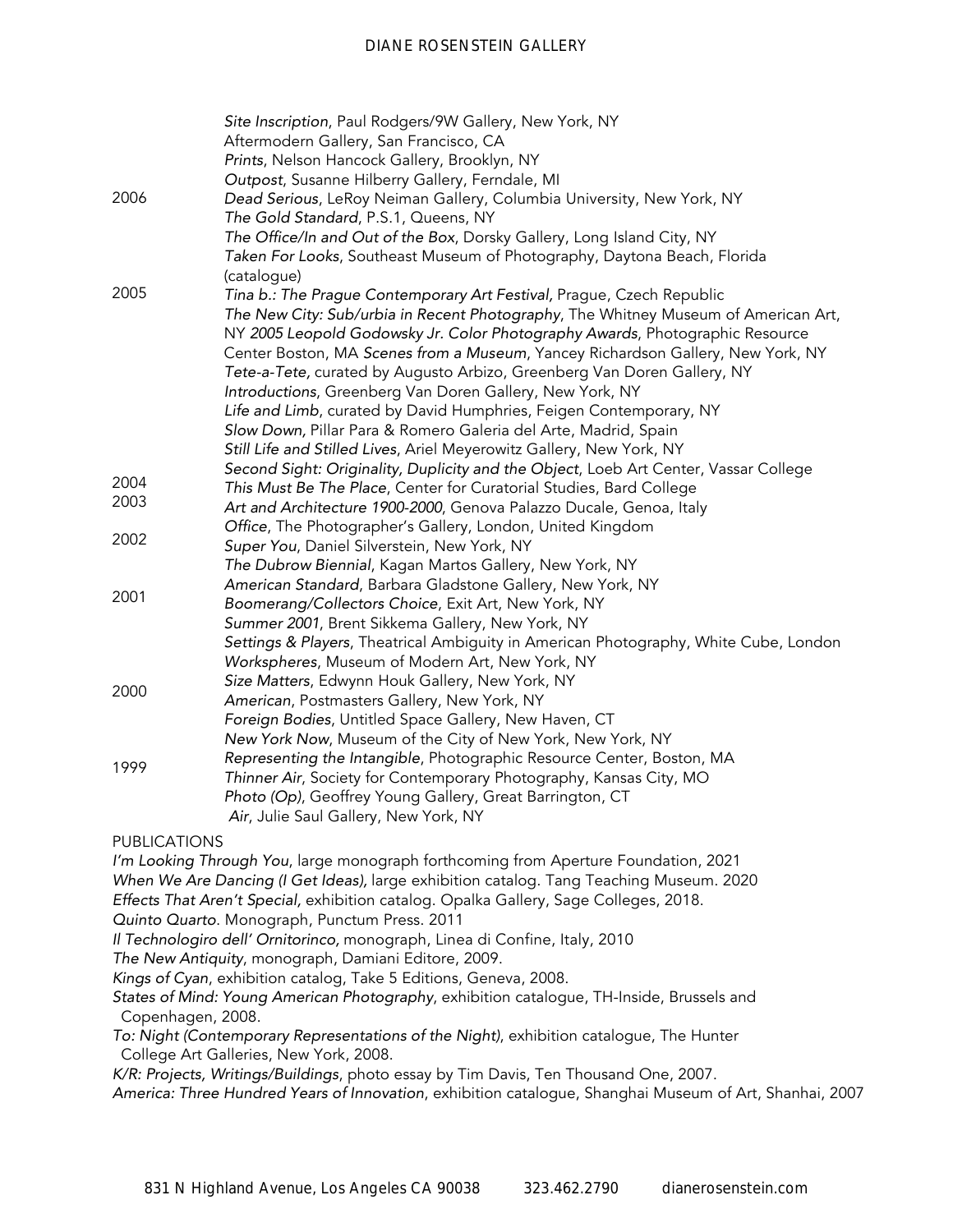*Vitamin Ph: New Perspectives in Photography*, Phaidon, 2006.

*My Life in Politics*, monograph, Aperture, 2006.

*Permanent Collection*, monograph, Nazraeli Press, 2005.

*American Whatever*, book of poetry by Tim Davis, Edge Books, 2004.

*Lots, Tim Davis*, monograph, essay by David Levi-Strauss, Coromandel Design, Paris, 2002. *American* 

*Standard*, exhibition catalogue, Barbara Gladstone Gallery, New York, NY, 2002. *Seduire/Seduce*,

exhibition catalogue, Coromandel Express, Paris, France, 2002.

*Dailies*, book of poetry by Tim Davis, The Figures Press, 2000.

SELECTED PRESS

2020 2018 2016 2012 2011 2010 2009 2008 Libbey, Peter and Farago, Jason. "The World's Great Photogaphers, Stuck Inside, Have Snapped," The New York *Times*, April 2. Sante, Luc. "Reservoir: Nature, Culture, Infrastructure." Places Journal. September. "Artist Returns to Spa City for Major Art Show at Tang," Saratoga Today. October 19. "Effects That Aren't Special." Times Union, Albany. March 16. Weitzman, Jordan. Episode 7. Magic Hour Podcast. Phillps. Hannah. "On the Cover." Chronogram Magazine. November. Gabler, Jay. "Critic's Picks: The Sports Show, the Minneapolis Institute of Art," Artforum.com, April. Ahlander, Astri von Arbin, "Tim Davis," The Days of Yore, January 10. Alexander, Lorraine, "Vassar on View," The Millbrook Independent, February 16 Leigh, Bobbie, "Big Deals and Big Win at the Armory," www.luxist.com, March 5 (illus.). "The Nine Best (and Five Worst) Booths of Armory Show 2011," www.artinfo.com, March 4. Dorrity, Marx, "Strange Athletics," Chronogram, April 11. "Tim Davis: Upstate New York Olympics," www.artsboston.org, July 25, 2011. Trinidad, Erik R., "The Edible Scupture Party: If You Built It, They Will Eat," The Huffington Post , August 3. Rinaldi, Andrea, "L'Italia <<Americana>> nelle foto di Davis," Corriere della Sera, September 29. "Gli sguardi di Tim Davis," il Resto del Carlino, September 29. "Tim Davis, l'antiquario del presente dismesso," La Repubblica, September 29. "Tim Davis, Galleria Marabini," exibart.com, November 11. Griffin, Amy, "LOL: Airport Gallery has fun with humor," The Times Union, December 5. "Tim Davis." Gorky's Granddaughter. October. Pierre, Frédéric and Camille Françoise, "Tell mum everything is ok," Revue Photographique Participative, No. 3 – A Postmodern World, pg. 38 (illus.). Dykstra, Jean, "Dispatches From the Brink," Art in America, June/July, pg. 77-80 Klaasmeyer, Kelly, "The Best 'B-Sides'," Houston Press, Vol. 22, No. 49, December 2-8, 2010, p. 25. "Tim Davis," *ARTnews,* Reviews, November 2009 pg-118-119. "Tim Davis," *The New Yorker*, October 5, pg. 12. Dykstra, Jean, "Tim Davis, 'The New Antiquity'," *Art in America*, December, 2009 Laster, Paul, "Tim Davis, 'The New Antiquity'," *Time Out New York*, September 23, pg. 54. Finch, Charlie, "A Shot of Wry," *Artnet.com*, September 14. "Tommy Hilfigers Celebrates Free Arts NYC," *Vanity Fair*, March. Lauf, Cornelia, "Beware of the Wolf," *Art in America*, October, pg. 202. Silversides, Ann, "Merchant Scientists," *The Walrus*, May, pgs. 68 - 69 (image). Pulimood, Steve, "Interview with Tim Davis," *whitehot magazine*, April. Mammi, Di Alessandra, "Normalissimi obiettivi," *L'espresso*, April 3.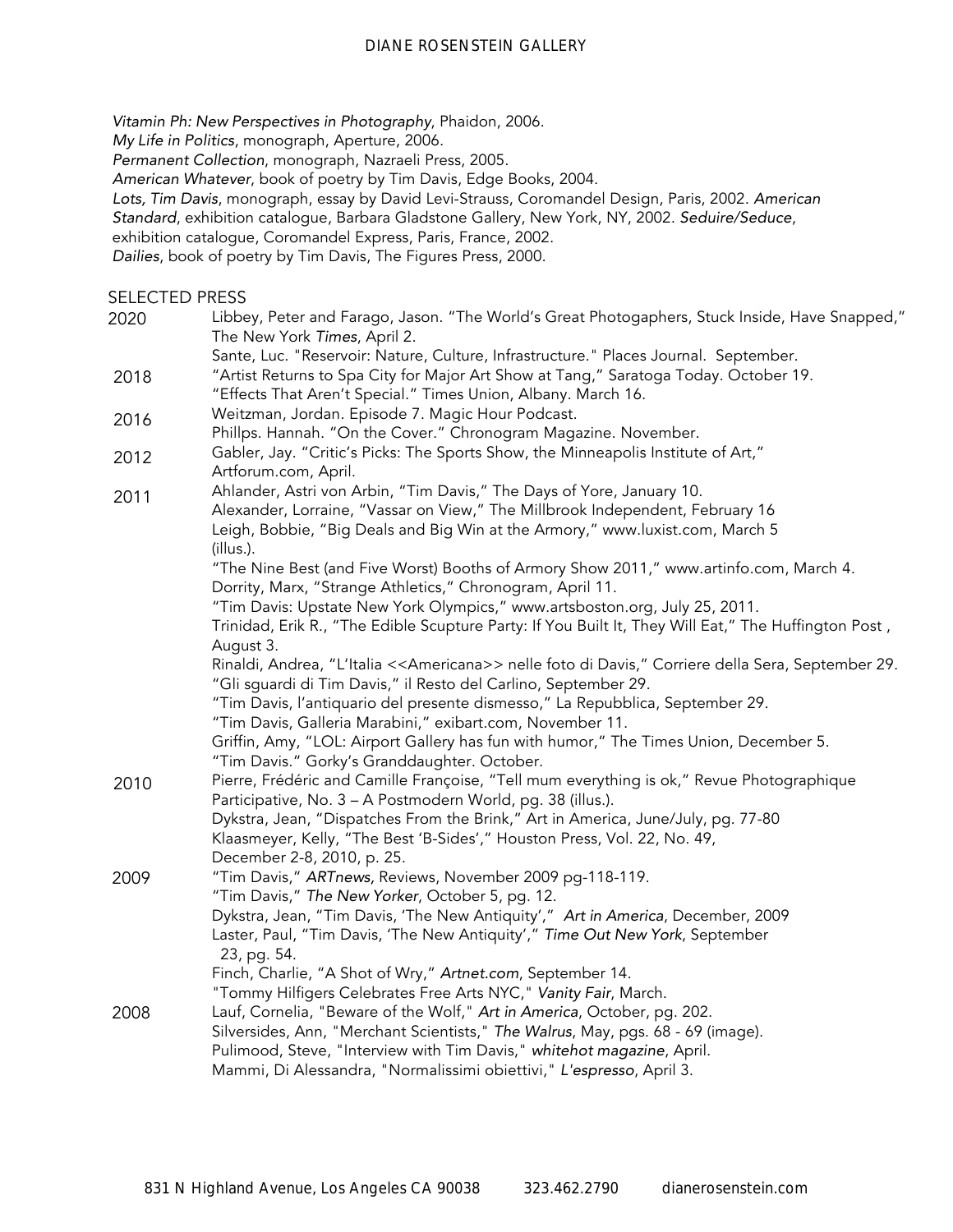| 2007 | Masters, H.G., "My Life in Politics, by Tim Davis," Boldtype.com, February.<br>Kast, Bas, "Light Show," Zeit Leben Magazin, No 45, October, pg. 42 - 48.<br>"La politique et moi: Les Etats-Unis de Tim Davis," Courrier International,                                             |
|------|-------------------------------------------------------------------------------------------------------------------------------------------------------------------------------------------------------------------------------------------------------------------------------------|
|      | No. 879, September 6-12, pg. 42 - 45.<br>"Easy Rider," The New Yorker, August 20, pg. 15.                                                                                                                                                                                           |
|      | Tysh, George, metrotimes, April 4.                                                                                                                                                                                                                                                  |
|      | Jentleson, Katherine, "Madrid: Raging Bull," Art + Auction, February, pg. 39                                                                                                                                                                                                        |
| 2006 | Aletti, Vince, "Too Blessed to be Depressed," Modern Painters, May, pg. 48.<br>"Tim Davis: Illilluminations," Eleven Eleven (1111) Journal of Literature & Art. Vol. III, pg.<br>20. Dunham, Carla Ruth, "Tim Davis," ArtUS, issue 13, May - June, pg. 46.<br>Blind Spot, issue 32. |
|      | "Tim Davis," Draft, Spring 2006, pg. 25-35, illus.                                                                                                                                                                                                                                  |
|      | "Tim Davis," The New Yorker, March 20, pg. 38.                                                                                                                                                                                                                                      |
|      | Pollack, Barbara, "Tim Davis, 'Illilluminations," Time Out New York, March 16, pg. 82.<br>Woodward, Richard B., "Altered States," Artnews, March, pg. 104.<br>"Tim Davis," The Village Voice, March 8, pg. C42.                                                                     |
|      | Rosenberg, Karen, "Show and Tell: Tim Davis," New York Magazine, Feb. 13, pg. 158.                                                                                                                                                                                                  |
|      | "Wild Kingdom," Time Out New York, February 9, pg. 74, illus.                                                                                                                                                                                                                       |
| 2005 | "Tim Davis: My Life in Politics," Positive (Pozytyw), Issue 7, pg. 72-80.                                                                                                                                                                                                           |
|      | " 'Still Life & Stilled Lives,'" Artnews, October, pg. 170.                                                                                                                                                                                                                         |
|      | "Coming Back in Style," Art + Auction, September, pg. 116-118.                                                                                                                                                                                                                      |
|      | "'Introductions,'" The New Yorker, September 19.                                                                                                                                                                                                                                    |
|      | Johnson, Ken, " 'Introductions,'" New York Times, August 15.                                                                                                                                                                                                                        |
|      | Stillman, Nick, "Life and Limb," TimeOut New York, July 21-27.                                                                                                                                                                                                                      |
|      | de Almeida, Felipa, "Tim Davis's Commercial America," Sur la Terre Magazine,<br>June, www.falmeida.com.                                                                                                                                                                             |
|      | Feaster, Felica, "Object of my Perception: Tim Davis offers a fresh view of classic<br>paintings," Creative Loafing, Volume 34, Number 2, May 19-25.                                                                                                                                |
|      | Fineman, Mia, "Close Up," Photograph, March/April, pg. 56.                                                                                                                                                                                                                          |
|      | Schwendener, Martha, "Tim Davis: My Life in Politics," Artforum, January.                                                                                                                                                                                                           |
| 2004 | "Tim Davis Portfolio," Blindspot Magazine.                                                                                                                                                                                                                                          |
|      | "Tim Davis Portfolio," Aperture Magazine.                                                                                                                                                                                                                                           |
|      | "Tim Davis: My Life in Politics," Flavorpill. October 9.                                                                                                                                                                                                                            |
|      | Aletti, Vince, "Tim Davis: My Life in Politics," The Village Voice, Nov. 1.                                                                                                                                                                                                         |
|      | Kimmelman, Michael, "Tim Davis: My Life in Politics," The New York Times, October 8.<br>"Tim Davis," The New Yorker, October 10.                                                                                                                                                    |
|      | Marshall, Peter, "Tim Davis: My Life in Politics," Photography.About Now, September.                                                                                                                                                                                                |
| 2003 | Douglas, Sarah, "Tim Davis: My Life in Politics," Artnet, September 27.<br>Nichols, Matthew, "Tim Davis," Art in America, November 3.                                                                                                                                               |
|      | "Tim Davis," The New Yorker, September 22.                                                                                                                                                                                                                                          |
|      | Aletti, Vince. "Tim Davis," The Village Voice, September 19.                                                                                                                                                                                                                        |
|      | Beshty, Walead, Bardian Magazine (cover), Fall.                                                                                                                                                                                                                                     |
|      | Influence Magazine, Summer.                                                                                                                                                                                                                                                         |
| 2002 | Blind Spot, Fall.                                                                                                                                                                                                                                                                   |
|      | Shmerler, Sarah, "New York Gallery Beat," Art on Paper, March-April.                                                                                                                                                                                                                |
|      | Pollack, Barhara, "Tim Davis at Brent Sikkema," Art in America, June.                                                                                                                                                                                                               |
|      | "Tim Davis," House & Garden, April.                                                                                                                                                                                                                                                 |
| 2001 | "Eye," V Magazine, January/February.                                                                                                                                                                                                                                                |
|      | Aletti, Vince, "Tim Davis, Shortlist: Photo," The Village Voice, December 11.<br>McLaren, Duncan, "Tim Davis, White Cube, London," The Independent, May 13.                                                                                                                         |
|      | Neri, Louise, "Settings & Players: Theatrical Ambiguity in American Photography,"                                                                                                                                                                                                   |
|      | White Cube2, London, U.K., March 9 - April 14.                                                                                                                                                                                                                                      |
|      | Smith, Roberta, "Tim Davis at Brent Sikkema Gallery," The New York                                                                                                                                                                                                                  |